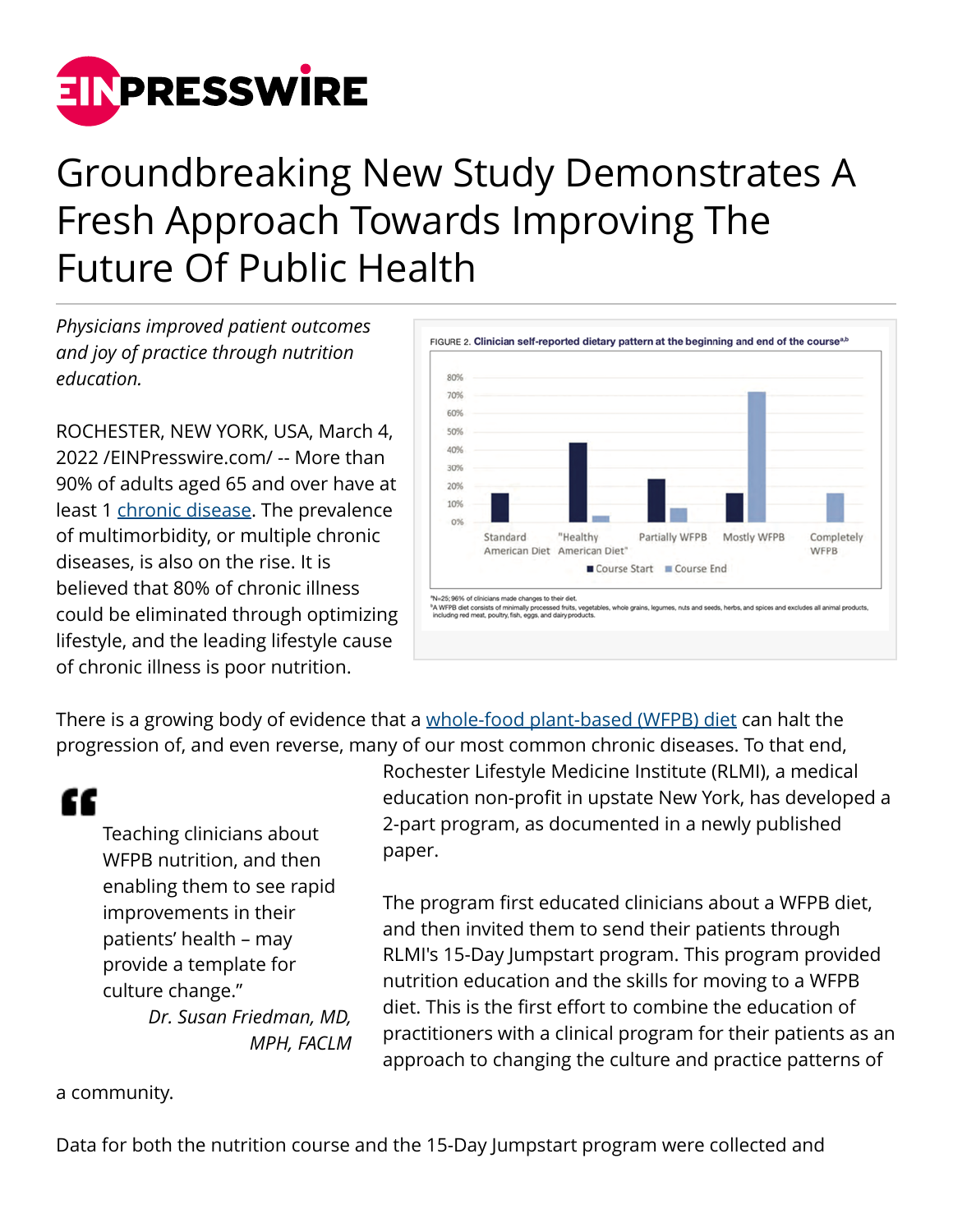analyzed as part of a quality improvement program. The results were dramatic. 96% of clinicians made changes to their own diet by the end of the course. Three months later, 100% of respondents (clinicians) reported that they were more likely to discuss nutrition with their patients, and 73% said that they had patients who had experienced significant changes in their health as a result of being counseled about and trained in WFPB nutrition. Patients experienced improvements in weight, blood pressure, cholesterol, and fasting blood sugar.

This 2-part approach – teaching clinicians about WFPB nutrition, and then enabling them to see rapid improvements in their patients' health – may provide a template for culture change, by creating a feedback loop with multiple benefits. These benefits

| <b>Measures (average)</b>           | n  | Day 1 | Day 15 | Mean<br>change | P value  |
|-------------------------------------|----|-------|--------|----------------|----------|
| Weight, Ib                          | 63 | 213.3 | 206.0  | $-7.3$         | < 0.0001 |
| Systolic blood pressure, mm Hg      | 63 | 131.7 | 124.5  | $-7.3$         | 0.0002   |
| Diastolic blood pressure, mm Hg     | 62 | 83.5  | 80.2   | $-3.3$         | 0.01     |
| Abdominal girth, in                 | 61 | 44.5  | 43.4   | $-1.0$         | < 0.0001 |
| Total cholesterol, mg/dL            | 62 | 176.8 | 150.6  | $-26.2$        | < 0.0001 |
| Triglycerides, mg/dL                | 62 | 132.9 | 134.4  | 1.5            | 0.81     |
| HDL cholesterol, mg/dL              | 61 | 54.8  | 47.3   | $-7.5$         | < 0.0001 |
| LDL cholesterol, mg/dL (calculated) | 53 | 103.9 | 82.3   | $-21.6$        | < 0.0001 |
| Fasting glucose, mg/dL              | 62 | 114.1 | 105.7  | $-8.4$         | 0.008    |



include improved patient health and clinicians reporting more rewarding work with patients.

RLMI's efforts were summarized in a paper that was published in the Jan/Feb 2022 Journal of Family Practice. Learn more by reading the paper (starting on page 112) here [https://rochesterlifestylemedicine.org/wp](https://rochesterlifestylemedicine.org/wp-content/uploads/2022/01/ACLM_2022_FP_Supplement.pdf)[content/uploads/2022/01/ACLM\\_2022\\_FP\\_Supplement.pdf](https://rochesterlifestylemedicine.org/wp-content/uploads/2022/01/ACLM_2022_FP_Supplement.pdf)

## \*\*\*

Rochester Lifestyle Medicine Institute's mission is to establish Lifestyle Medicine, especially the adoption of Whole-Food Plant-Based nutrition, as the foundation for health and the healthcare system. The team at Rochester Lifestyle Medicine Institute (RLMI) envisions a world where Lifestyle Medicine is the standard of care within the healthcare system, and where people are empowered to make lifestyle behavior changes based on the tenets of Lifestyle Medicine.

Robert Franki Rochester Lifestyle Medicine Institute +1 5857059055 [email us here](http://www.einpresswire.com/contact_author/3323904)